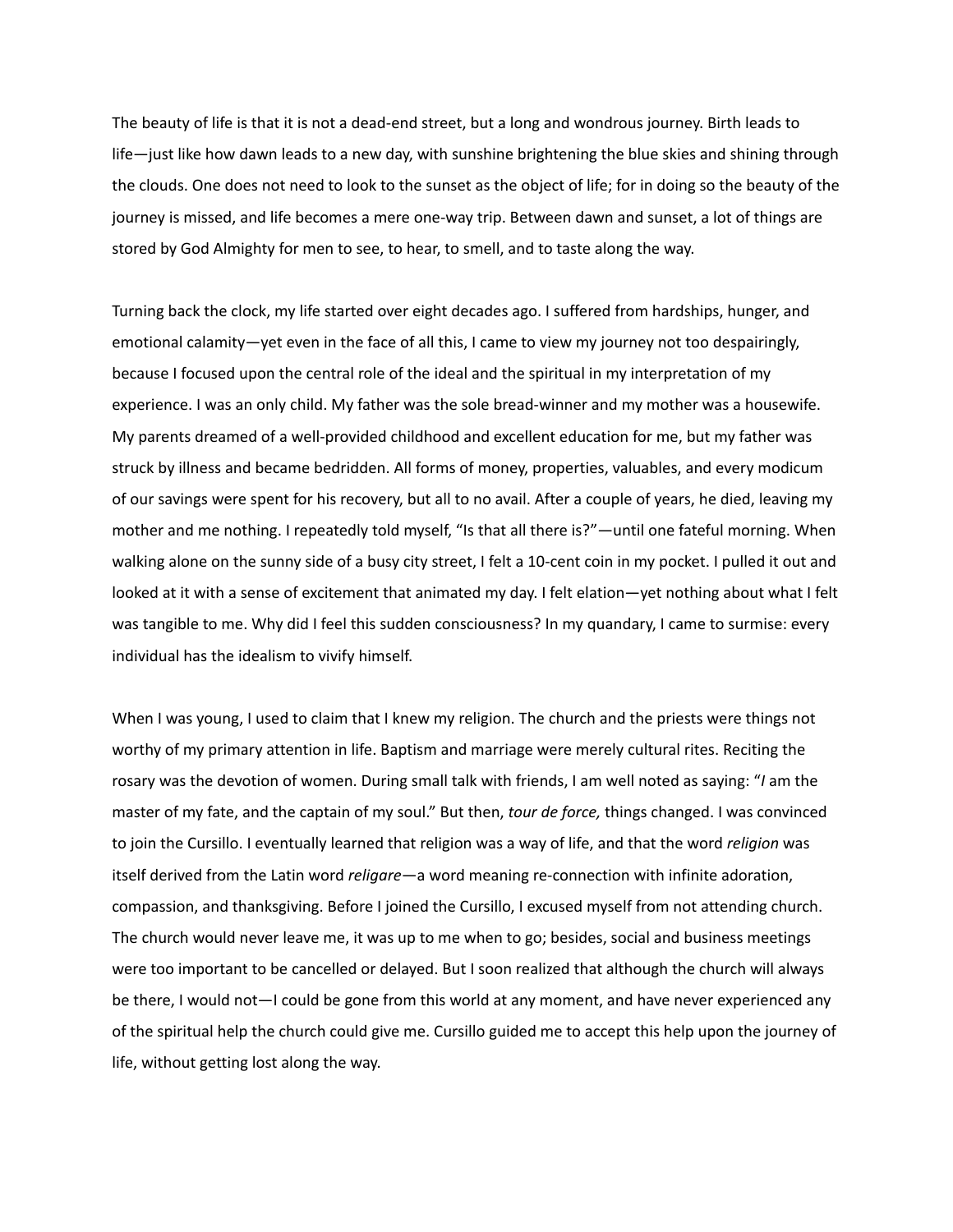After engaging in pensive mental exercises towards a heightened level of spiritual awareness, I was caught up in reading about the triune. I needed to grasp the nature of God the Father, God the Son, and God the Holy Spirit.

A former cursillista who converted to Islam attended a gathering where the archbishop was the guest of honor. As the archbishop and the former cursillista were acquaintanced, they politely greeted each other. Next, the archbishop asked the Muslim: "Brother, I heard that you have converted to Islam. I would love to hear from you. How do you feel now?" "Monsignor," replied the convert, "when I was a Christian, I had three Gods—the Father, the Son, and the Holy Spirit—and one wife. Now that I am a Muslim, I have one God—Allah—and three wives."

The Holy Eucharist is the center of worship and adoration of the Catholic Church. Mary, the Mother of God, and the saints are venerable persons. Meanwhile, the Holy Trinity is a physically inexplicable religious concept—three persons in one God. In Scripture, however, their roles are clearly and meticulously stated:

- God the Father is the Maker, the Creator, the Preserver. Cited: Genesis 1:1-5, 26-28, 2:4-5.
- God the Son is Jesus Christ, the Messiah, the Anointed, the Savior, the Redeemer, the Mediator, the Son of God, the King of Kings, the Son of Mary, the Word made Flesh, the Lamb of God, the Good Shepherd, the Son of Man, the Advocate, the Bread of Life, the Vine, the Incarnation, Immanuel, the Truth, the Life, the Way, the Only Begotten, the Light of the World, Jesus of Nazareth, and King of the Jews.

Cited: The books of the prophets, and the New Testament.

Jesus Christ frequently repeated the messages of hope, faith, and charity to convey the meaning of these truths to the people:

He revealed the Beatitudes on the mount to a listening crowd [Mat. 5:1-14].

He talked to Mary in the temple as the Son of God [Luke 2:46-50].

While dying on the cross, He said, "Father, forgive them, for they do not know what they are doing" [Luke 23:34].

● God the Holy Spirit is the Paraclete, the Comforter, the Consoler, the Intercessor, the Spirit of God, the Spirit of Truth, the Dove. Cited: In Holy Scripture.